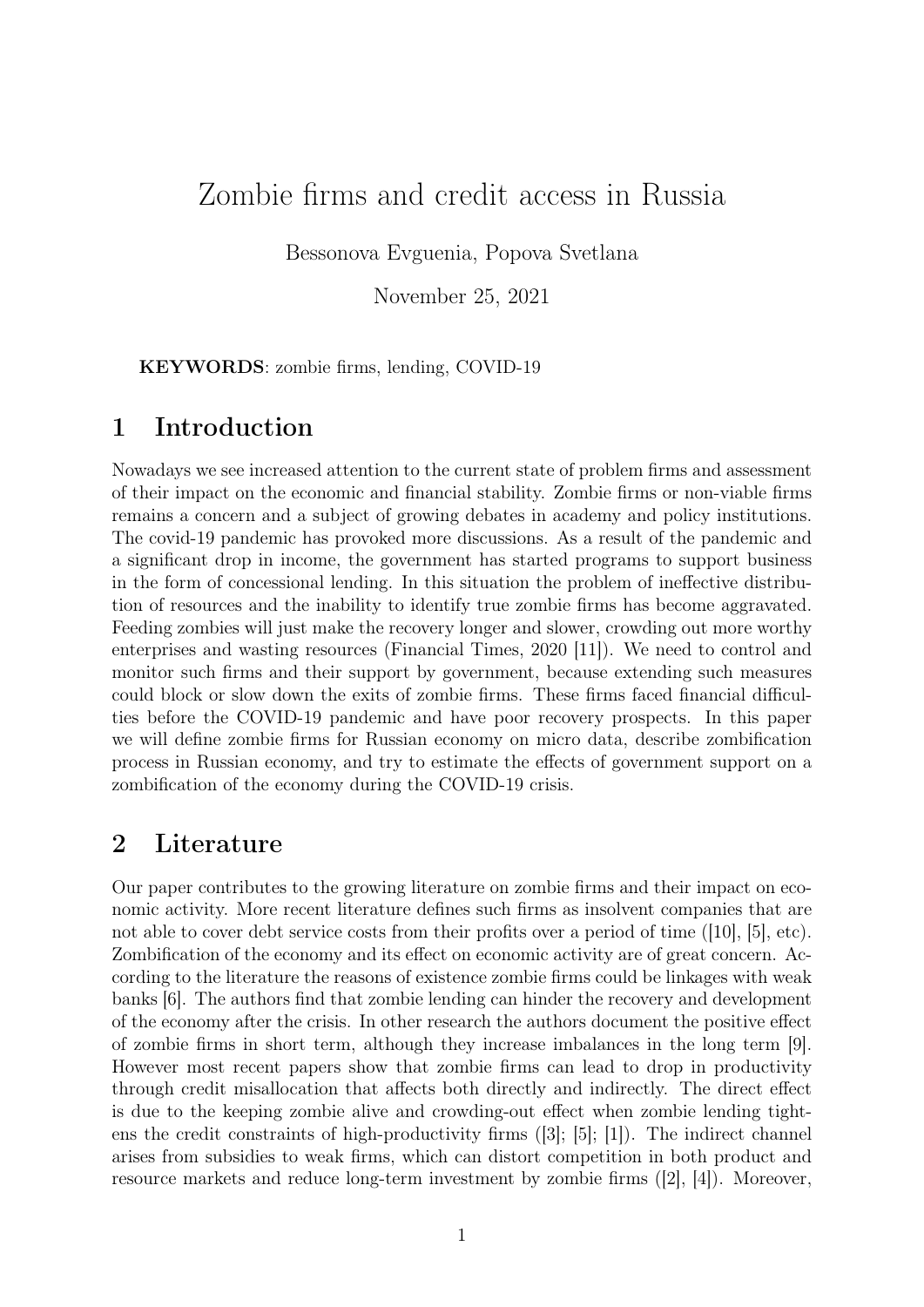

Figure 1. Share of firms with new credits in 2020 across levels of labour productivity.



Figure 2. Firms with new loans across levels of labour productivity, thou

government intervention during the COVID-19 crisis has reinforced the existing trend of zombification [8].

## 3 Data and descriptive statistics

#### 3.1 Lending dynamics

We use firm-level data combining several data sources. We use annual financial statement from SPARK database. Our database covers time period from 2016 to 2020. After we calculate labor productivity for our analysis number of firms with labor productivity consists of 1,837,480. We also computed several definitions of zombie firms and marked these firms Then we tried to find new loans for these firms in credit registry database (form 0409303, Bank of Russia) over the period January 2017 – September 2021. The we merged this data with labor productivity decile and the labels of zombie firm with one-year lag. We see that a small number of firms use bank lending. On average in 2020 only 18.5% of firms with labor productivity received loans (Figure 1, where  $1 - \text{less}$ productive firms, 10 – more productive firms).

If we look at the dynamics of new loans, we can see significant increase in number of credits in 2020 (Figure 2). This is due to the loans as a part of government support programs during the COVID-19 pandemic.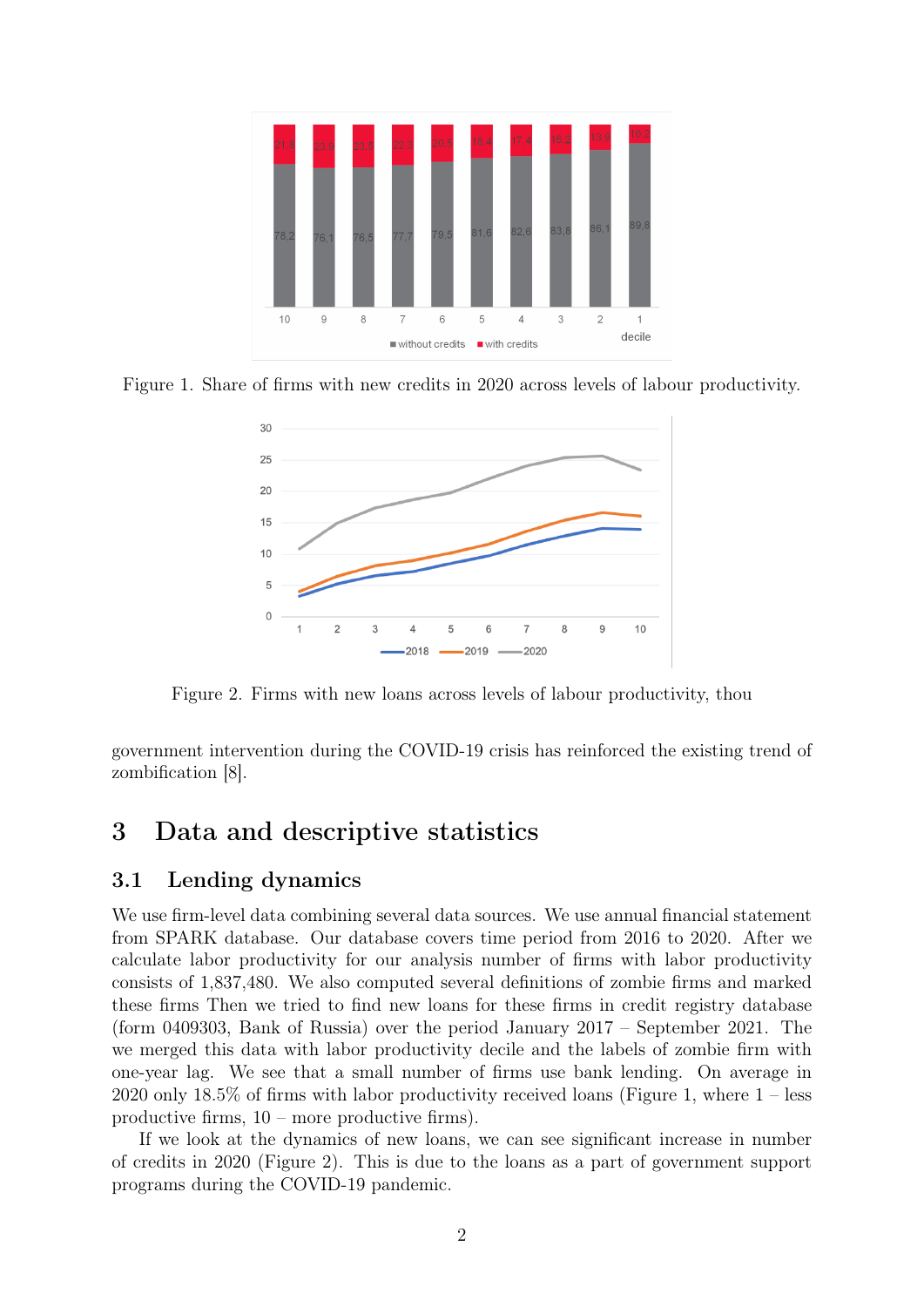

Zombie firms based on FS





Figure 4. Share of zombie

#### 3.2 Zombie definition

In our paper we used several definitions of zombie firms. Figure 3 represents the dynamics of zombie firms based on firm-level data (financial statement). Here zombie share is the ratio of zombie firms to all firms with non-zero assets. Zombie firms are defined as in [5] – interest coverage ratio (ICR) less than 1 for at least two consecutive years. Zombie firms are defined as in  $[10]$  – ICR less than 1 for three consecutive years and firm is at least 10 years old. If we compare our results with other foreign studies, we can see that in Russia there is much lower share of zombie rather than in other countries. It can be explained by the poor quality of firm-level data from financial statement. So we construct additional measures of zombie firms using other sources of information.

Figure 4 represents the dynamics of zombie firms based on firm-bank level data (credit registry). Here zombie firms are defined as in [6] and [1] – firms with "subsidized" credits. We indicate these credits as credits with rates below those for the most creditworthy companies (here credits form the highest quality group). As a first approximation we can use this definition, but obviously it should be modified in some ways. Firstly, credit quality group could not be a good measure of firm creditworthy. Also, according to Laeven, Schepens and Schnabel (VoxEU, [7]) in defining zombies, it is important to differentiate between crisis and normal times. As we see on the graph, the share of zombies sharply increased in 2020 when there were a lot of credits with subsidized rates.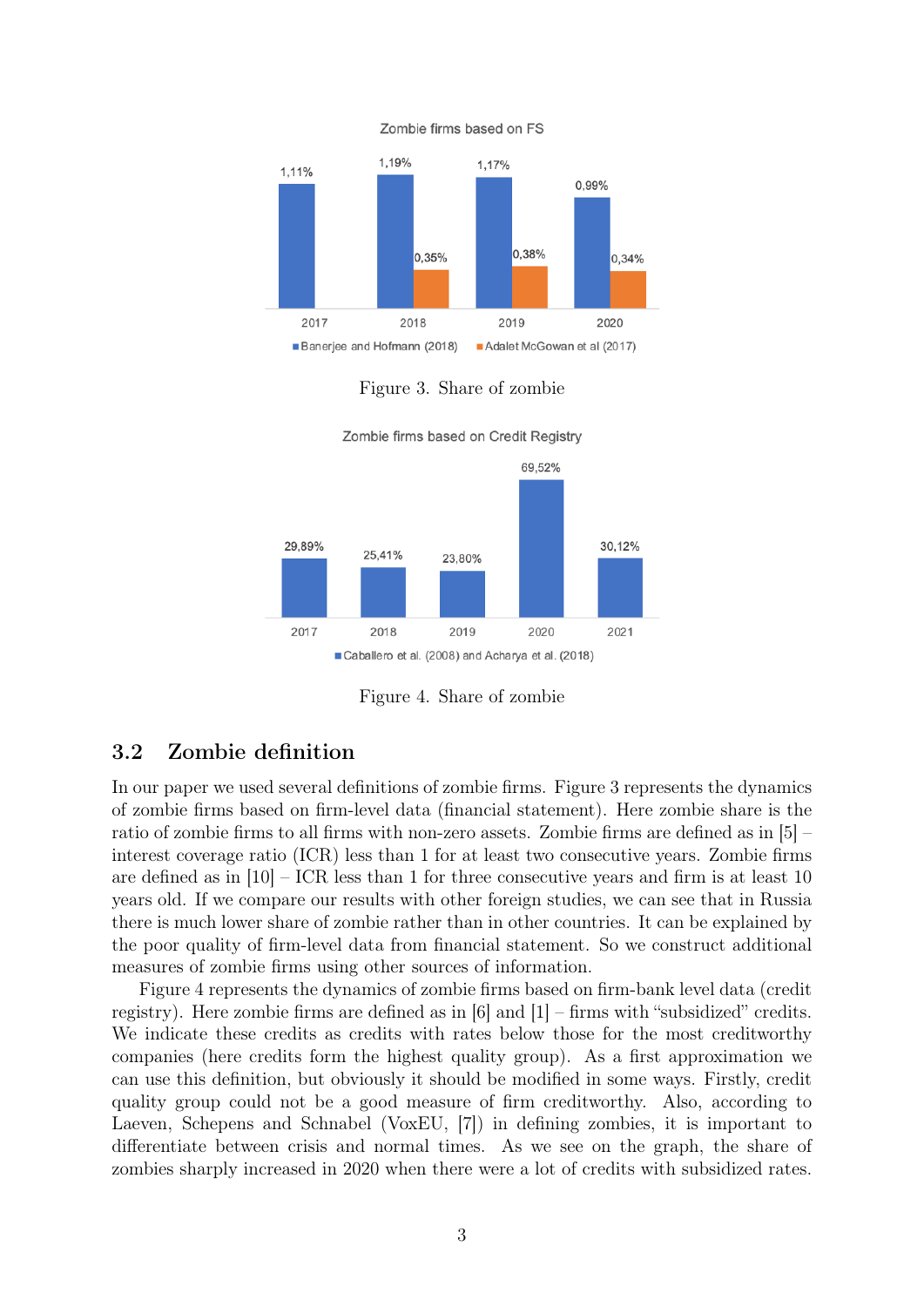## 4 Results

Here we provide preliminary regression results. We want to estimate how the speed of leveraging depends on the corporate zombification and pandemic period.

$$
\Delta Leverage_{i,t} = \beta_1 Zombie_{i,t-1} + \beta_2 Pandemic_t + \beta_3 Zombie_{i,t-1} \times Pandemic_t ++\beta_4 Controls_{i,t-1} + \alpha_i + \gamma_s + \delta_r + \epsilon_{i,t}
$$
 (1)

where  $Controls_{i,t-1}$  - firm age, firm size, macro controls (GDP growth rate, key rate, HHI by bank concentration),  $\alpha_i$  - firm-fixed effect,  $\gamma_s$  - industry-fixed effect,  $\delta_r$  - regional fixed effect. The industry-fixed effect is estimated at the 9 broad groups by NACE2 sector classification. The regional fixed effect is estimated at the 8 federal districts. In this specifications we use less conservative definition of zombie firms as in [5].

Table 4 depicts our first results. Column (1) indicates that the average zombie firm increased its leverage annually by 2.2 percentage points relative to non-zombie firms. After we add macro controls in our model this effect became statistically insignificant.

In further research we are going to modify our initial regression, use other definition of zombie firms and to assess the effect of zombification on Russian economy.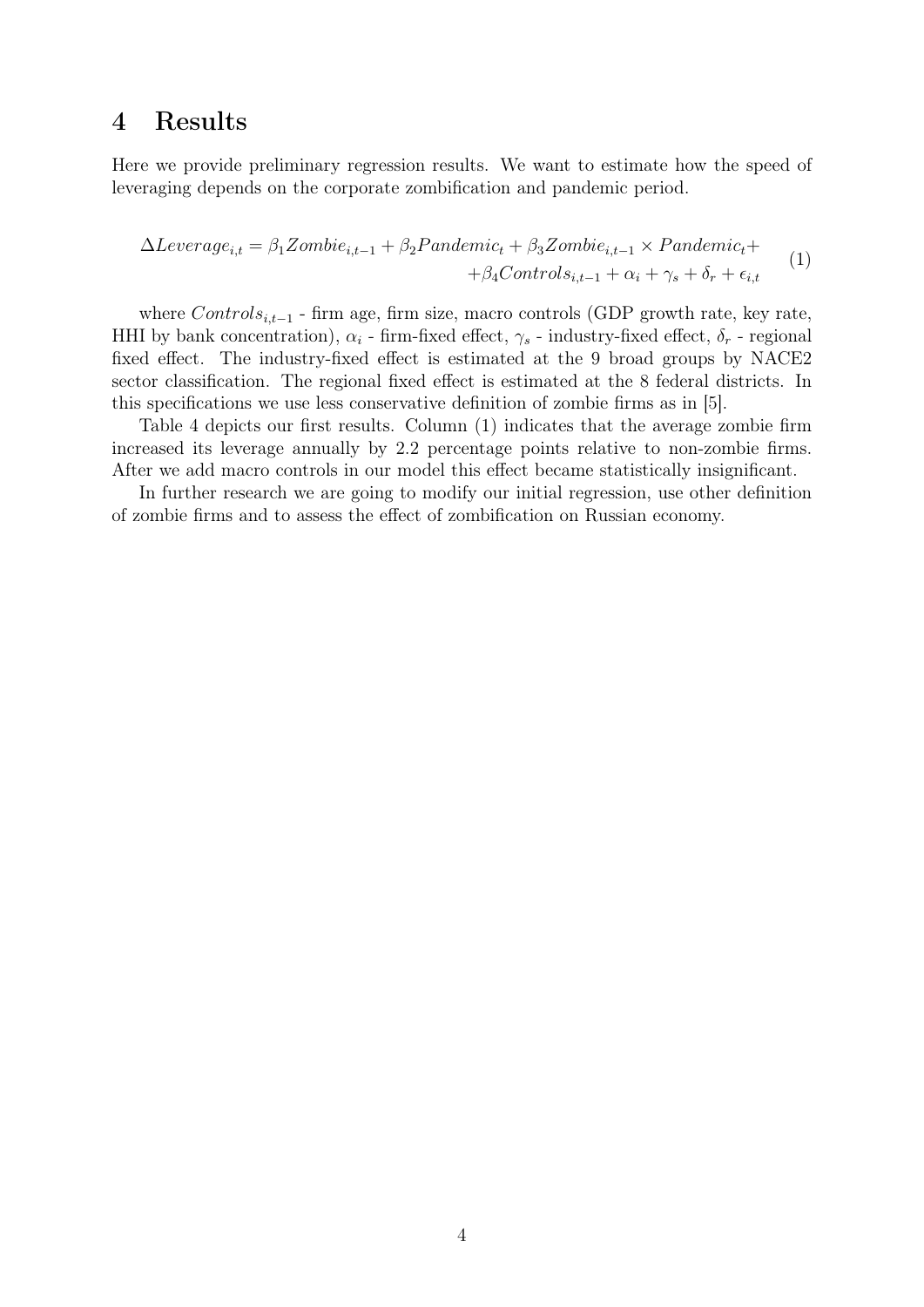|                          | (1)         | (2)         | (3)         |
|--------------------------|-------------|-------------|-------------|
| Zombie                   | $0.022*$    | $-0.009$    | $-0.009$    |
|                          | (0.012)     | (0.013)     | (0.013)     |
| Pandemic                 | $-0.168***$ | $-0.369***$ | $-0.371***$ |
|                          | (0.005)     | (0.013)     | (0.013)     |
| Zombie $\times$ Pandemic | $-0.170***$ | $-0.153***$ | $-0.153***$ |
|                          | (0.015)     | (0.015)     | (0.015)     |
| Firm Age                 |             |             |             |
| From 1 to 3 years        | $0.270***$  | $0.246***$  | $0.247***$  |
|                          | (0.013)     | (0.013)     | (0.013)     |
| From 3 to 5 years        | $0.396***$  | $0.354***$  | $0.355***$  |
|                          | (0.018)     | (0.018)     | (0.018)     |
| From 5 to 10 years       | $0.506***$  | $0.441***$  | $0.442***$  |
|                          | (0.023)     | (0.023)     | (0.023)     |
| More than 10 years       | $0.531***$  | $0.435***$  | $0.437***$  |
|                          | (0.028)     | (0.029)     | (0.029)     |
| Firm size                |             |             |             |
| Small                    | $-0.102***$ | $-0.124***$ | $-0.124***$ |
|                          | (0.019)     | (0.019)     | (0.019)     |
| Micro                    | $-0.106***$ | $-0.184***$ | $-0.184***$ |
|                          | (0.021)     | (0.022)     | (0.022)     |
| Medium                   | $-0.004$    | $-0.006$    | $-0.006$    |
|                          | (0.018)     | (0.018)     | (0.018)     |
| Key Rate                 |             | $-0.076***$ | $-0.077***$ |
|                          |             | (0.004)     | (0.004)     |
| GDP growth Yoy           |             | $-0.011***$ | $-0.011***$ |
|                          |             | (0.000)     | (0.000)     |
| <b>HHI</b>               |             |             | $-0.058$    |
|                          |             |             | (0.050)     |
| Constant                 | 15.975***   | 17.780***   | 17.792***   |
|                          | (0.025)     | (0.058)     | (0.059)     |
| Observations             | 518,533     | 518,533     | 518,514     |
| $R_a^2$                  | 0.5         | 0.5         | 0.5         |

Standard errors in parentheses

\* p<0.1, \*\* p<0.05, \*\*\* p<0.01

## References

- [1] Acharya, V. V., Crosignani, M., Eisert, T., and Eufinger, C. Zombie credit and (dis-) inflation: evidence from europe. Tech. rep., National Bureau of Economic Research, 2020.
- [2] ACHARYA, V. V., EISERT, T., EUFINGER, C., AND HIRSCH, C. Whatever it takes: The real effects of unconventional monetary policy. The Review of Financial Studies 32, 9 (2019), 3366–3411.
- [3] ANDREWS, D., McGOWAN, M. A., AND MILLOT, V. Confronting the zombies: Policies for productivity revival.